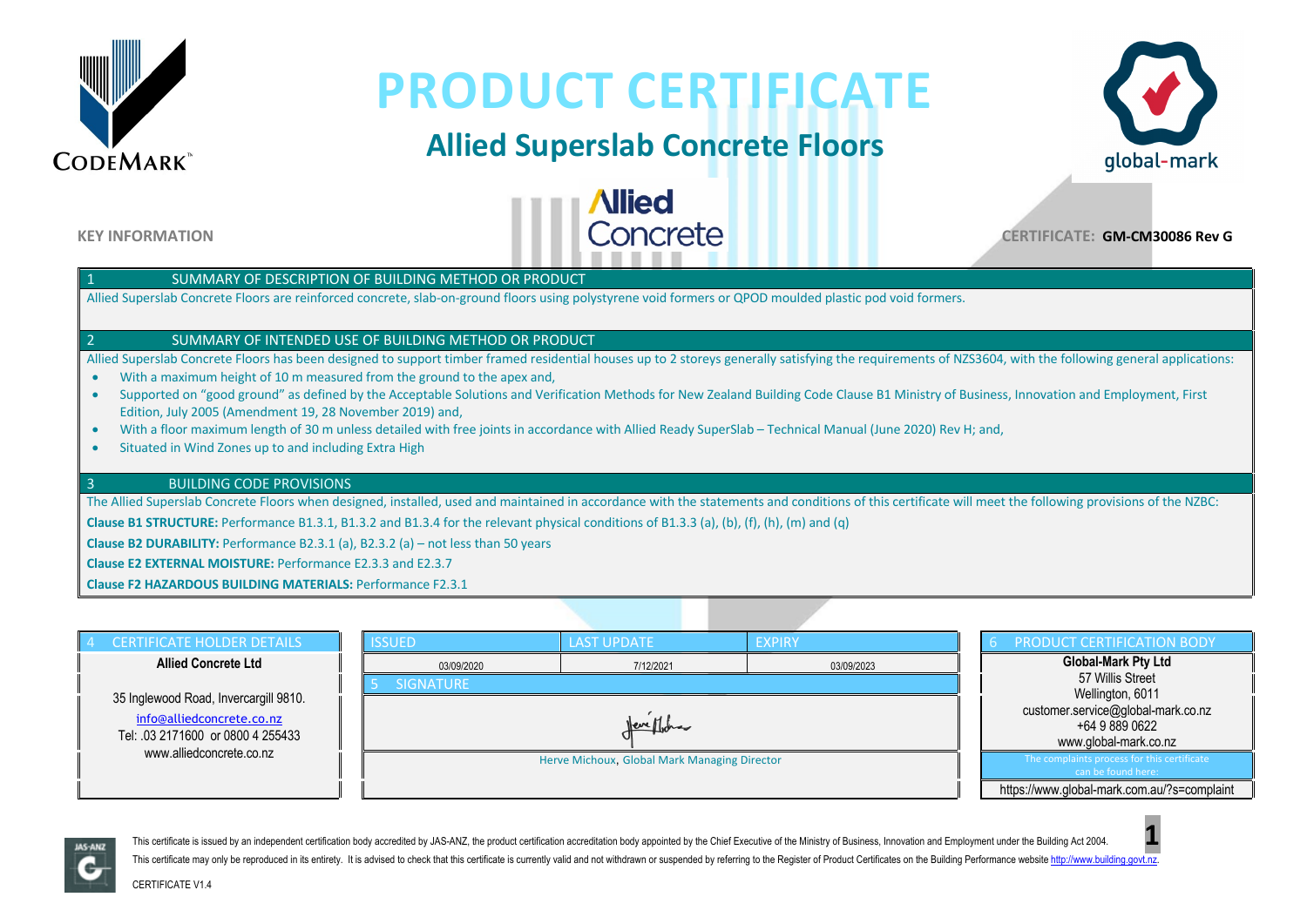

## **PRODUCT CERTIFICATE**

## **Allied Superslab Concrete Floors**



⊿

|                                                                                                                                                                       | <b>CONDITIONS AND LIMITATIONS OF USE</b>                                                                                                                                                    |  |  |  |  |  |
|-----------------------------------------------------------------------------------------------------------------------------------------------------------------------|---------------------------------------------------------------------------------------------------------------------------------------------------------------------------------------------|--|--|--|--|--|
|                                                                                                                                                                       | Allied Superslab Concrete Floors have been certified for use in buildings within the following scope limitations:                                                                           |  |  |  |  |  |
|                                                                                                                                                                       | Timber framed buildings, up to two storeys high, within the scope of NZS 3604:2011 (paragraph 1.1.2),<br>a.                                                                                 |  |  |  |  |  |
|                                                                                                                                                                       | With a maximum height of 10 m measured from the ground to the apex,                                                                                                                         |  |  |  |  |  |
|                                                                                                                                                                       | Supported on "good ground" as defined by the Acceptable Solutions and Verification Methods for New Zealand Building Code Clause B1 Ministry of Business, Innovation and Employment,         |  |  |  |  |  |
|                                                                                                                                                                       | First Edition, July 2005 (Amendment 19, 28 November 2019),                                                                                                                                  |  |  |  |  |  |
|                                                                                                                                                                       | With a floor maximum length of 30 m unless detailed with free joints in accordance with Allied Ready SuperSlab - Technical Manual (June 2020) Rev H; and<br>d.                              |  |  |  |  |  |
|                                                                                                                                                                       | Situated in Wind Zones up to and including Extra High<br>e.                                                                                                                                 |  |  |  |  |  |
| 2.                                                                                                                                                                    | Allied Superslab Concrete Floors shall be specified, designed, installed and maintained in accordance with the following Technical Documentation:                                           |  |  |  |  |  |
|                                                                                                                                                                       | BRANZ Appraisal No. 964 [2017] Amended 15 October 2021 Allied Superslab Concrete Floors<br>a.                                                                                               |  |  |  |  |  |
|                                                                                                                                                                       | Allied Ready SuperSlab - Technical Manual (June 2020) Rev H<br>b.                                                                                                                           |  |  |  |  |  |
| 3.                                                                                                                                                                    | Reinforcing Steel, Polystyrene Pods or QPOD, Bar Chairs, Pod Spacers and Damp Proof Membrane must be selected, used, handled and stored in compliance with the requirement of the Technical |  |  |  |  |  |
|                                                                                                                                                                       | Documentation                                                                                                                                                                               |  |  |  |  |  |
| 4.                                                                                                                                                                    | The installation must be either done or supervised by an LPB who holds either a carpentry or a foundation license and have access to the Technical Documentation                            |  |  |  |  |  |
| 5.                                                                                                                                                                    | A minimum of 20 MPa Allied CSS or RSS mixes must be used except in Exposure Zone D where the minimum requirement is 25 MPa concrete. The specified concrete mixes must be manufactured      |  |  |  |  |  |
|                                                                                                                                                                       | in accordance with NZS 3104:2010 and in Allied Concrete plants                                                                                                                              |  |  |  |  |  |
|                                                                                                                                                                       |                                                                                                                                                                                             |  |  |  |  |  |
| 8                                                                                                                                                                     | <b>HEALTH AND SAFETY INFORMATION</b>                                                                                                                                                        |  |  |  |  |  |
| Standard industry safety practices and manufacturer safety requirement as detailed in the technical literature including applicable SDS must be observed at all time. |                                                                                                                                                                                             |  |  |  |  |  |
|                                                                                                                                                                       |                                                                                                                                                                                             |  |  |  |  |  |
| $\overline{9}$                                                                                                                                                        | SUPPORTING INFORMATION ABOUT DESCRIPTION                                                                                                                                                    |  |  |  |  |  |
| <b>Nil</b>                                                                                                                                                            |                                                                                                                                                                                             |  |  |  |  |  |
|                                                                                                                                                                       |                                                                                                                                                                                             |  |  |  |  |  |
| 10                                                                                                                                                                    | SUPPORTING INFORMATION ABOUT INTENDED USE                                                                                                                                                   |  |  |  |  |  |
|                                                                                                                                                                       | Refer to Allied Ready SuperSlab - Technical Manual Rev H, dated September 2021.                                                                                                             |  |  |  |  |  |
|                                                                                                                                                                       |                                                                                                                                                                                             |  |  |  |  |  |
| 11                                                                                                                                                                    | SUPPORTING INFORMATION ABOUT CONDITIONS AND LIMITATIONS OF USE                                                                                                                              |  |  |  |  |  |
| <b>Nil</b>                                                                                                                                                            |                                                                                                                                                                                             |  |  |  |  |  |
|                                                                                                                                                                       |                                                                                                                                                                                             |  |  |  |  |  |
|                                                                                                                                                                       |                                                                                                                                                                                             |  |  |  |  |  |



This certificate is issued by an independent certification body accredited by JAS-ANZ, the product certification accreditation body appointed by the Chief Executive of the Ministry of Business, Innovation and Employment un

This certificate may only be reproduced in its entirety. It is advised to check that this certificate is currently valid and not withdrawn or suspended by referring to the Register of Product Certificates on the Building P The purpose of construction site audits is to confirm the practicability of installing the product: and to confirm the appropriateness and accuracy of installation instructions. In issuing this certificate. Global-Mark has advise or reports. In placing the CodeMark mark on the product/system, the certificate holder makes a declaration of compliance with the certification standard(s) and confirms that the product is identical to the product c